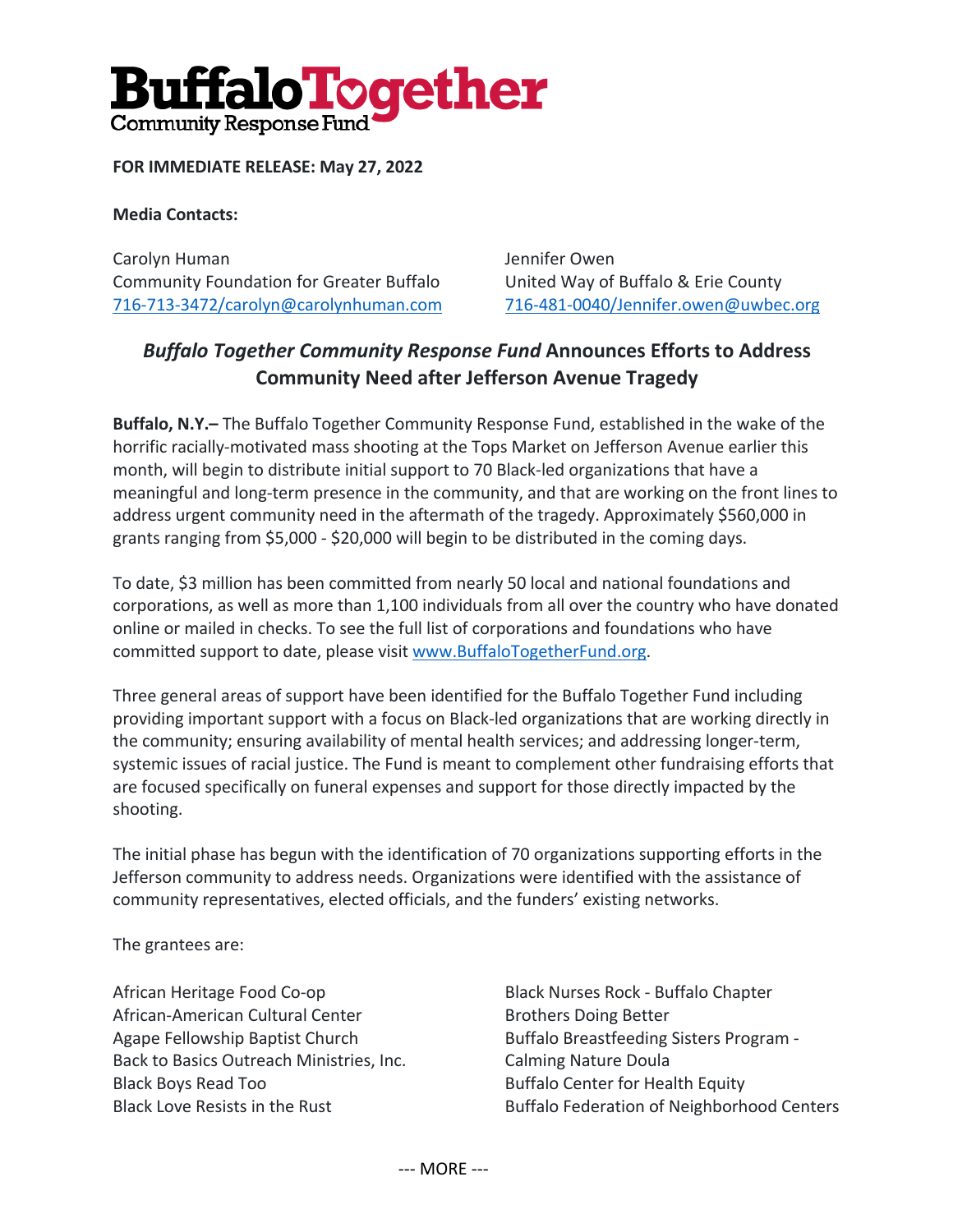Buffalo Freedom Gardens Buffalo Go Green Buffalo Juneteenth Buffalo United Front, Inc. Buffalo Urban League Calvary Missionary Baptist Church Candles in the S.U.N. CAO Coldspring Community Foundation Colored Girls Bike Too Community Health Center of Buffalo Delavan-Grider Community Center Durham's Maternal Stress-Free Zone Elim Christian Fellowship Erie County Restorative Justice Coalition Every Bottom Covered F.A.T.H.E.R.S. Feed Buffalo First Shiloh Baptist Church Food for the Spirit Fostering Greatness G.I.R.L.S. Sports Foundation, Inc. Greater Eastside Field of Dreams Block Club Greater Works Christian Fellowship Group Ministries HOME Home Beneath Our Feet Humboldt Parkway Baptist Church Impacted Families Project King Urban Life Center Lincoln Memorial Methodist Church

MAD Dads of Buffalo Masten Block Club Coalition Most Valuable Parents (MVP) of Buffalo **NAACP** National Federation for Just Communities Northland Workforce Training Center OES Naomi Chapter #10 Omega Mentoring Program Open Buffalo Our Mommie Village and Vegan Village Project Lee Ministries Project Mona's House Resource Council of WNY Restore Our Community Coalition Rooted In Love Second Chance Ministries St Luke African Methodist Episcopal Zion Church Stop the Violence Foundation Taste of Faith Food Pantry: True Bethel Baptist Church The Black Chamber of Commerce of WNY The Exchange at Beverly Gray The Upper Room Church of God in Christ Tru-Way Community Center Upward Design for Life VOICE Buffalo Wakanda Alliance Program We R Buffalo Strong Willie Hutch Jones Educational and Supports Program

The Buffalo Together Fund is a collaboration of 15 local funders coordinated by the Community Foundation for Greater Buffalo and United Way of Buffalo & Erie County. It was built upon a collective desire to address urgent needs in our community, long-term community rebuilding, and systemic issues that have marginalized communities of color. While still in the early stages of development, the group will listen, learn and engage with the Black community to develop specific guiding principles and processes for directing the Fund's resources for additional phases of the Fund's work.

"There was a collective desire by the funding community to come together to support our Jefferson community in the wake of this horrific racially-motivated hate crime, and we recognized that our first priority was to start with support for Black-led organizations that are on the frontlines serving critical needs, often with unequitable resources," said Clotilde Perez-Bode Dedecker, President and CEO of the Community Foundation for Greater Buffalo. "We are committed to engaging with the community going forward to address long-term rebuilding."